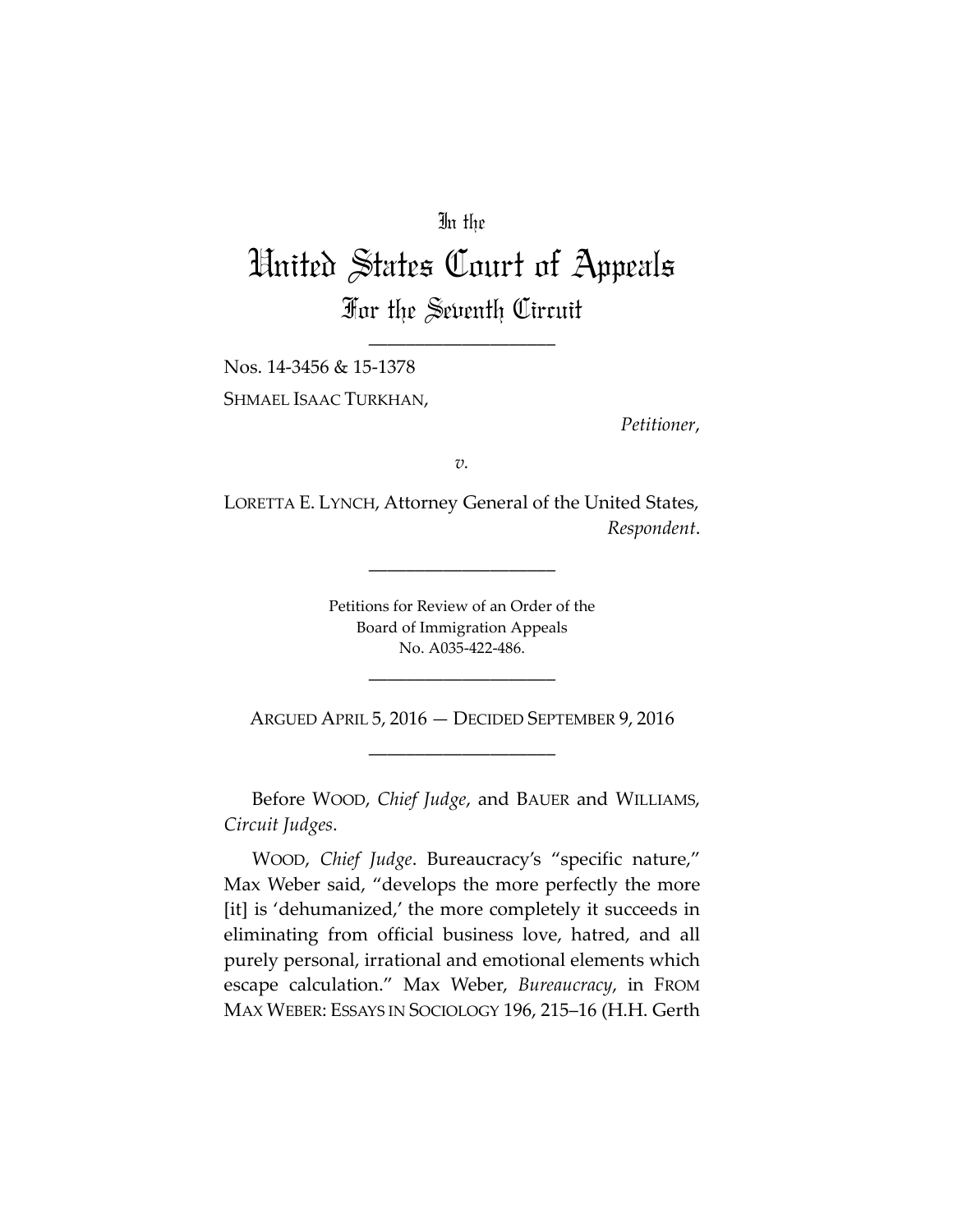& C. Wright Mills eds. & trans., 1991). By this standard, the government's treatment of this case has achieved perfection.

In 1979, Shmael Isaac Turkhan, an Assyrian Christian and citizen of Iraq, immigrated to the United States as a lawful permanent resident. He was convicted of conspiracy to distribute cocaine in 1990 but has had no trouble with the law since then. Twenty-six years later, the Department of Homeland Security, Javert-like, is still trying to deport him to Iraq. The Board of Immigration Appeals affirmed the immigration judge's decision to defer his removal under the U.N. Convention Against Torture and Other Cruel, Inhuman or Degrading Treatment or Punishment (CAT), implemented at 8 C.F.R. §§ 208.16, 208.17. It refused, however, to reopen the immigration judge's order for Turkhan's removal. This means that he can be removed whenever the conditions for CAT deferral abate.

Turkhan argues that the Board and the immigration judge erred in declining to reopen the decision requiring his removal for two reasons: first, he says, it was wrong for the Board to read its own order as a limited remand for consideration of relief under the CAT rather than as a reopening of the entire proceeding under section 212(c) of the Immigration and Nationality Act (INA), 8 U.S.C. § 1182(c) (1994); and second, the Board should have found that Turkhan's constitutional right to procedural due process was violated at his original section 212(c) hearing. While we are mystified by the government's decision to contest this matter, the decision is not ours to make, and we must therefore deny Turkhan's petition for review.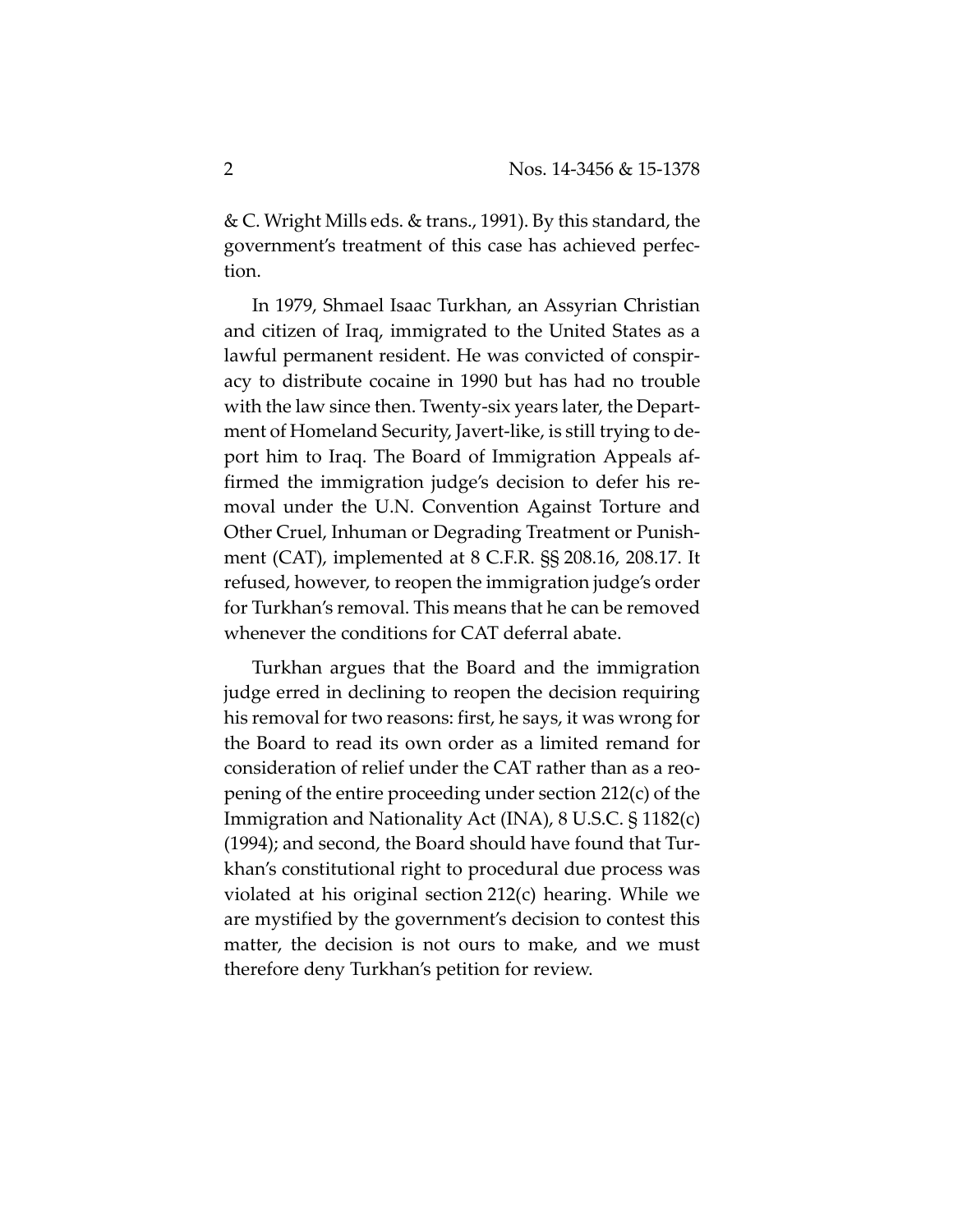Turkhan was born in 1960, in Kirkuk, Iraq. On January 29, 1979, at age 19, he arrived in New York. His entry was lawful, and he eventually became a legal permanent resident. He was—and is—a practicing Assyrian Christian and has not left the United States since he entered in 1979. He is married to a U.S. citizen, is the father of two U.S. citizen children, ages 10 and 19, and is the stepfather of his wife's other two children, whom he helped to raise.

For his first 11 years in the United States, Turkhan lived uneventfully in Chicago, Illinois (where he still resides). But on April 17, 1990, he pleaded guilty to conspiracy to distribute cocaine, in violation of 21 U.S.C. § 846. He was sentenced to 47 months' imprisonment. By all accounts, he was a model prisoner: he obtained his G.E.D., completed a 166-hour course for nursing assistants, was awarded a certificate for finishing another course for nursing assistants and mental-health companions, and graduated from the Adult Basic Education Course. He also worked as a mental-health companion while in federal custody. A letter of commendation written by a supervisor noted that "his language abilities ha[d] proved invaluable to the correctional and medical staff in our mission to provide safe, humane and professional psychiatric services to our patients"; that he was "a positive role model for the patients and for the other inmates in our institution"; and that he "balance[d] his role as a patient advocate and compassionate Mental Health worker with [*sic*] the confines of his status as an inmate with great finesse and maturity."

At the conclusion of his prison term, Turkhan was placed in deportation proceedings. On October 3, 1994, an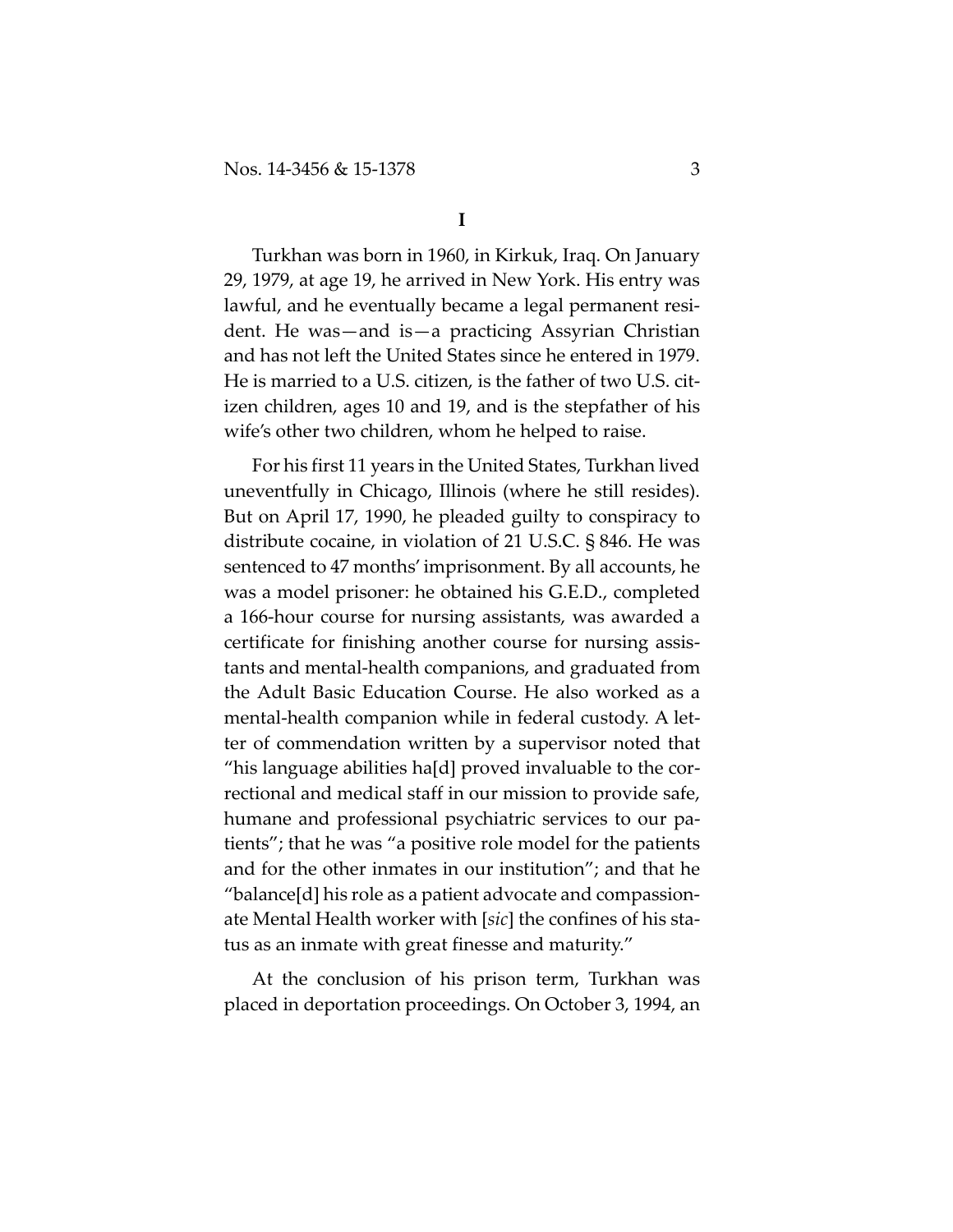immigration judge found him deportable based on his conviction of an aggravated felony. Turkhan turned for relief to section 212(c) of the INA, which at the time allowed the Attorney General to waive deportation for certain otherwise excludable legal permanent residents. See 8 U.S.C. § 1182(c) (1994); *INS v. St. Cyr*, 533 U.S. 289, 294 (2001) (noting that the Board has interpreted section 212(c) to allow for waiver of deportation). (Section 212(c) was later repealed by § 304(b) of the Illegal Immigration Reform and Immigrant Responsibility Act of 1996, (IIRIRA) Pub. L. No. 104-208, Div. C, 110 Stat. 3009, 3009–597, and replaced with a narrower waiver for which Turkhan is not eligible. See 8 U.S.C. § 1229b(a)(3) (waiver available only to permanent residents not convicted of aggravated felony)).

At the hearing, Turkhan attempted to have his mother and sister testify on his behalf. They do not speak English, however, and although arrangements were supposed to have been made for an interpreter, one was not provided. According to the testimony of Gerardo Gutierrez, Turkhan's attorney, Gutierrez was supposed to renew Turkhan's request for an interpreter 30 days before the hearing but he forgot to do so. As a result, Turkhan was unable to present the testimony of his mother and sister. The immigration judge reviewed only their "somewhat boiler plate" affidavits, to which he gave almost no weight because they did not testify. The immigration judge found Turkhan statutorily eligible for relief under section 212(c), but denied it as a matter of discretion. The Board affirmed.

From there, Turkhan's case meandered along a long and winding road. In May 1997, the Board denied Turkhan's motions to reconsider and reopen his case, finding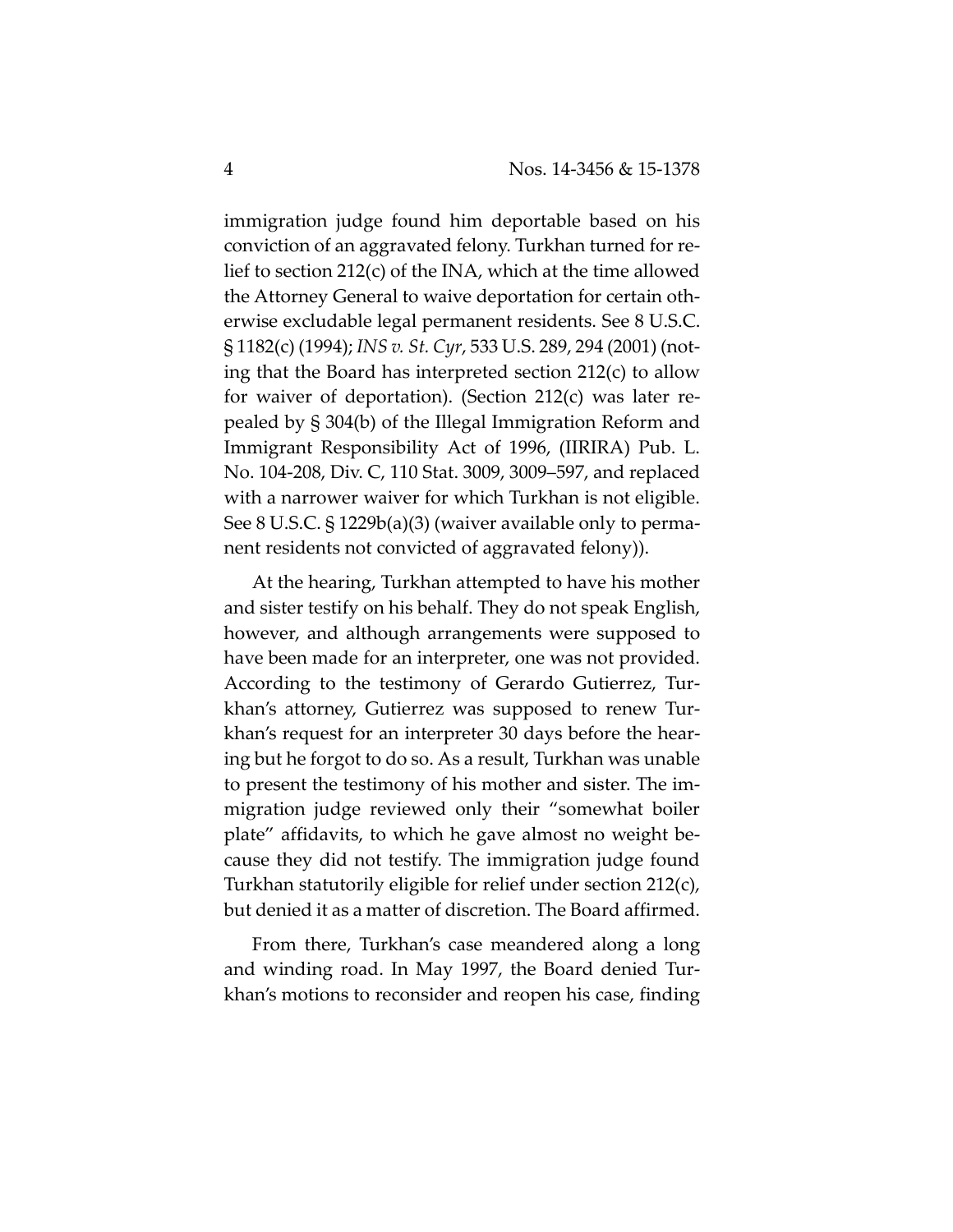that, as an aggravated felon, he was statutorily ineligible for section 212(c) relief under changes to the INA made by the Antiterrorism and Effective Death Penalty Act of 1996 (AEDPA), Pub. L. No. 104-208, Div. C, 110 Stat. 2009, and IIRIRA. Later that year, we ruled that AEDPA and IIRIRA deprived us of jurisdiction to review the Board's decisions in Turkhan's case. See *Turkhan v. INS*, 123 F.3d 487 (7th Cir. 1997), *abrogated by LaGuerre v. Reno*, 164 F.3d 1035 (7th Cir. 1998). In 1999, we held that we had jurisdiction to consider Turkhan's petition for a writ of habeas corpus, but affirmed the district court's denial of the writ and held that Turkhan was ineligible for a section 212(c) waiver. See *Turkhan v. Perryman*, 188 F.3d 814 (7th Cir. 1999).

In January 2001, the Department of Justice issued new regulations providing for the reopening of certain section 212 cases. See 8 C.F.R. §§ 3.44, 212.3 (2001). Turkhan filed another motion to reopen. While that motion was pending, the Supreme Court handed down *INS v. St. Cyr*, 533 U.S. 289 (2001), which held that persons rendered removable by guilty pleas entered prior to AEDPA's enactment may still obtain relief under section 212(c). The Board nevertheless denied Turkhan's motion and his motion to reconsider.

The Department issued additional regulations in 2004. See 8 C.F.R. § 1003.44 (2004). Turkhan filed another motion to reopen, which was denied, as was its reconsideration. In 2006, he filed a new motion to reopen, seeking withholding of removal under the CAT and reasserting his eligibility for section 212(c) relief. The Board denied the motion. Turkhan filed a motion for reconsideration, along with a petition for review.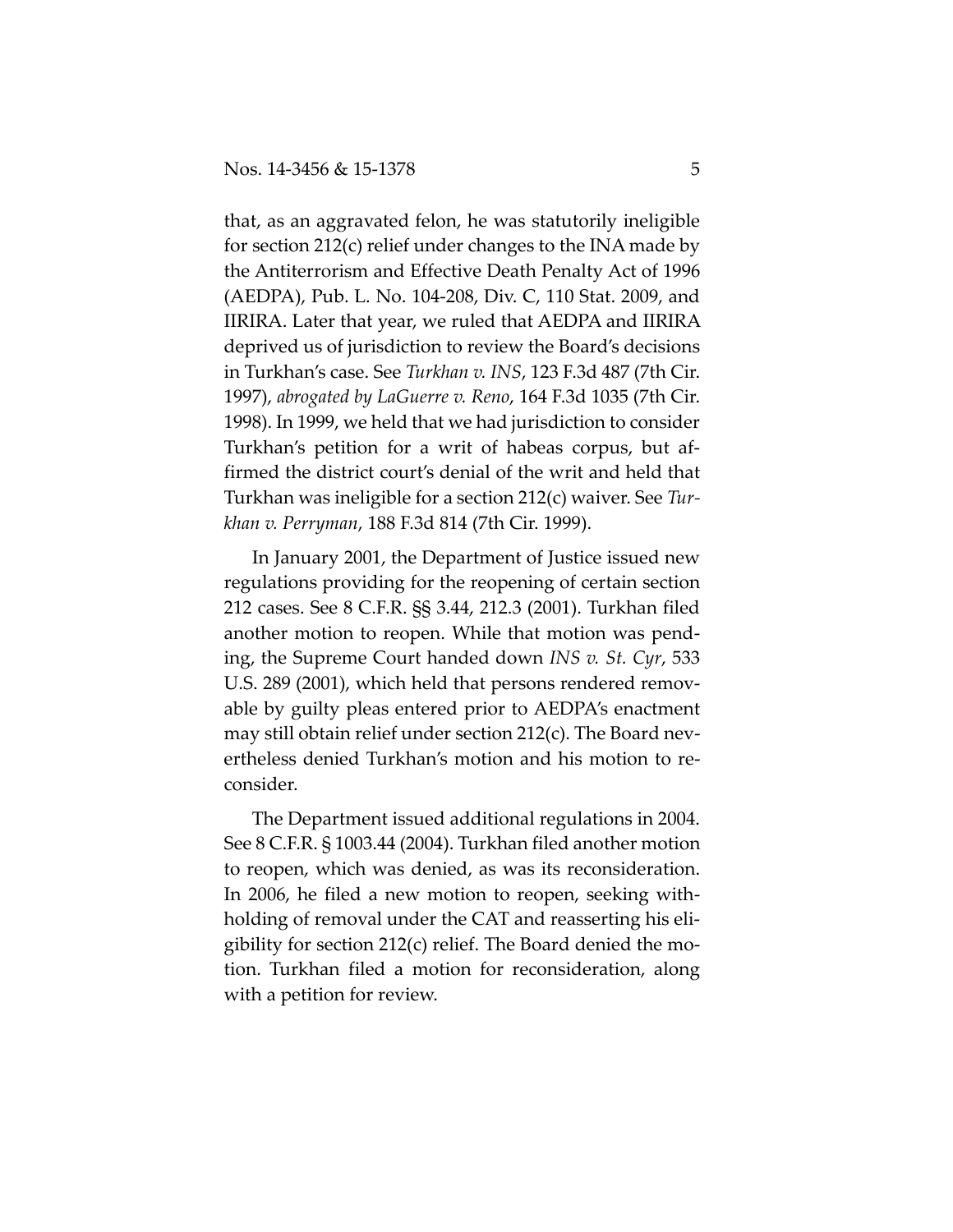On February 27, 2007, somewhat surprisingly, the Board ordered Turkhan's proceedings reopened. It explained that "[i]n light of [*Youkhana v. Gonzales*, 460 F.3d 927 (7th Cir. 2006)]," it would "grant the motion to reconsider *sua sponte*, vacate [its] June 12, 20[0]6 decision and remand the record so that the Immigration Judge may consider the respondent's claims based on changed country conditions in Iraq." In 2009, an immigration judge ruled that, despite limiting language in the Board's remand order, Turkhan could apply for any form of relief.

Shortly thereafter, the immigration judge administering Turkhan's case retired and a new judge took over the case. The new judge took a fresh look at the matter and held that the Board's order did *not* reopen Turkhan's application for section 212(c) relief. In 2012, that judge issued an oral decision finding Turkhan ineligible to seek section 212(c) relief but granting deferral of removal under the CAT. The Board affirmed. Turkhan then filed a motion to reconsider, in which he contended that the Board had reopened both his CAT claim and his section 212(c) application. Both the immigration judge and the Board disagreed with that view. In affirming the immigration judge's decision, the Board noted:

> The subsequent decision of the Board granting the respondent's motion based on changed country conditions did not restore the respondent to his prior lawful permanent resident status, because such an order is merely an interlocutory measure allowing for a hearing on a new issue that has arisen; it does not abrogate the existing deportation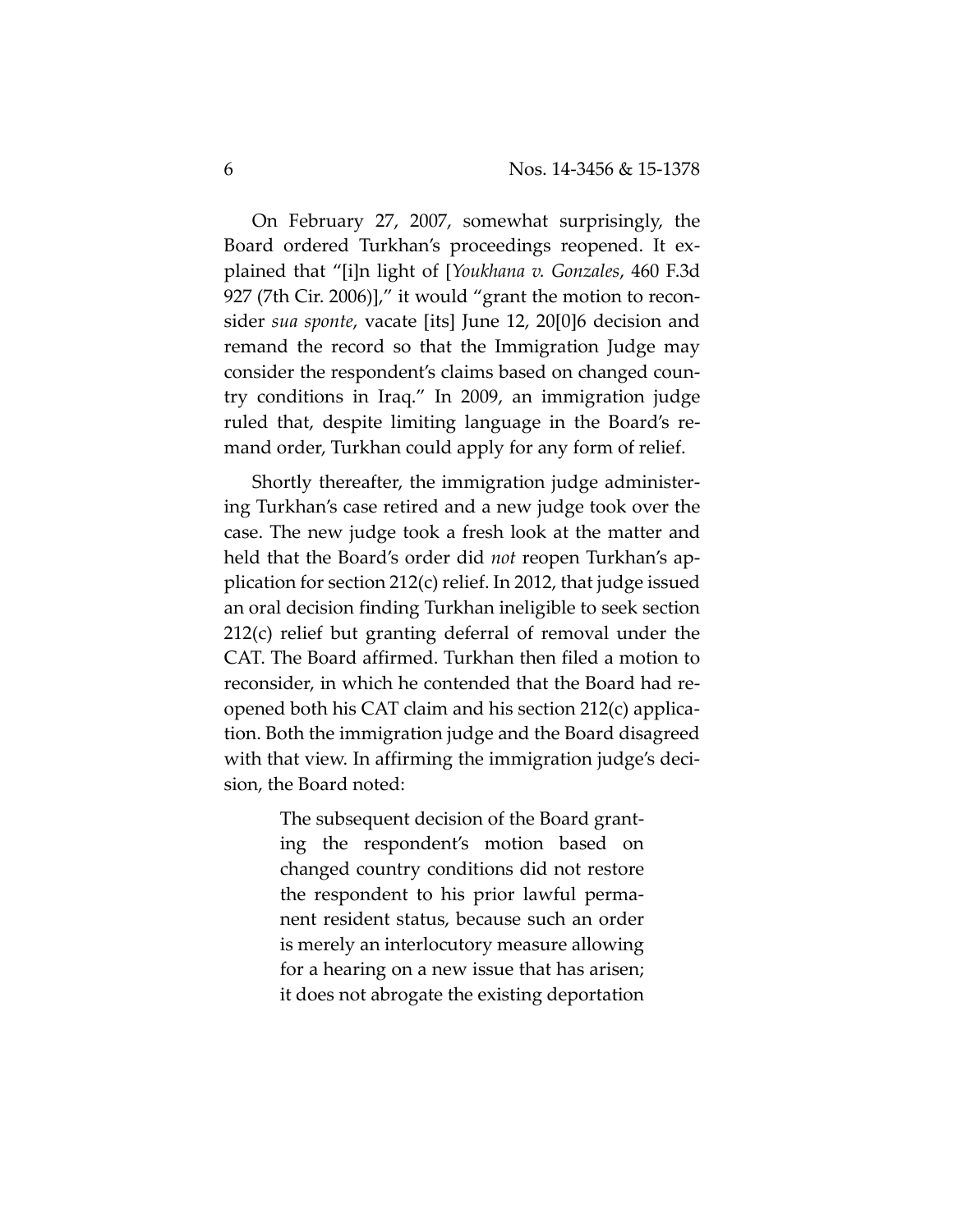order or confer lawful immigration status on the movant.

Turkhan moved for reconsideration, which the Board denied. Turkhan petitioned for review of both decisions. We consolidated his petitions, and now address them.

#### **II**

Where, as it did in this case, the Board "affirms the [immigration judge's] decision and supplements with its own explanation for denying the appeal, we review the [immigration judge's] decision as supplemented by the [Board's] reasoning." *Champion v. Holder*, 626 F.3d 952, 956 (7th Cir. 2010). In doing so, we review factual and credibility determinations to ensure that they are supported by substantial evidence; we evaluate legal conclusions *de novo*. *Lishou Wang v. Lynch*, 804 F.3d 855, 858 (7th Cir. 2015) (internal citations omitted). Because the criminal-alien review bar applies, this Court has jurisdiction to review only constitutional claims and questions of law. See 8 U.S.C.  $\S$  1252(a)(2)(C), (D).

### A

Turkhan urges that there is no such thing as a partial reopening and that the Board therefore committed legal error when it purported to take such an action. There is no basis for his contention. To the contrary, we have held that the Board's decision that an individual is removable is still "final" when it is remanded for a background check to ensure eligibility for withholding of deportation. See *Viracacha v. Mukasey*, 518 F.3d 511, 513 (7th Cir. 2008) (noting that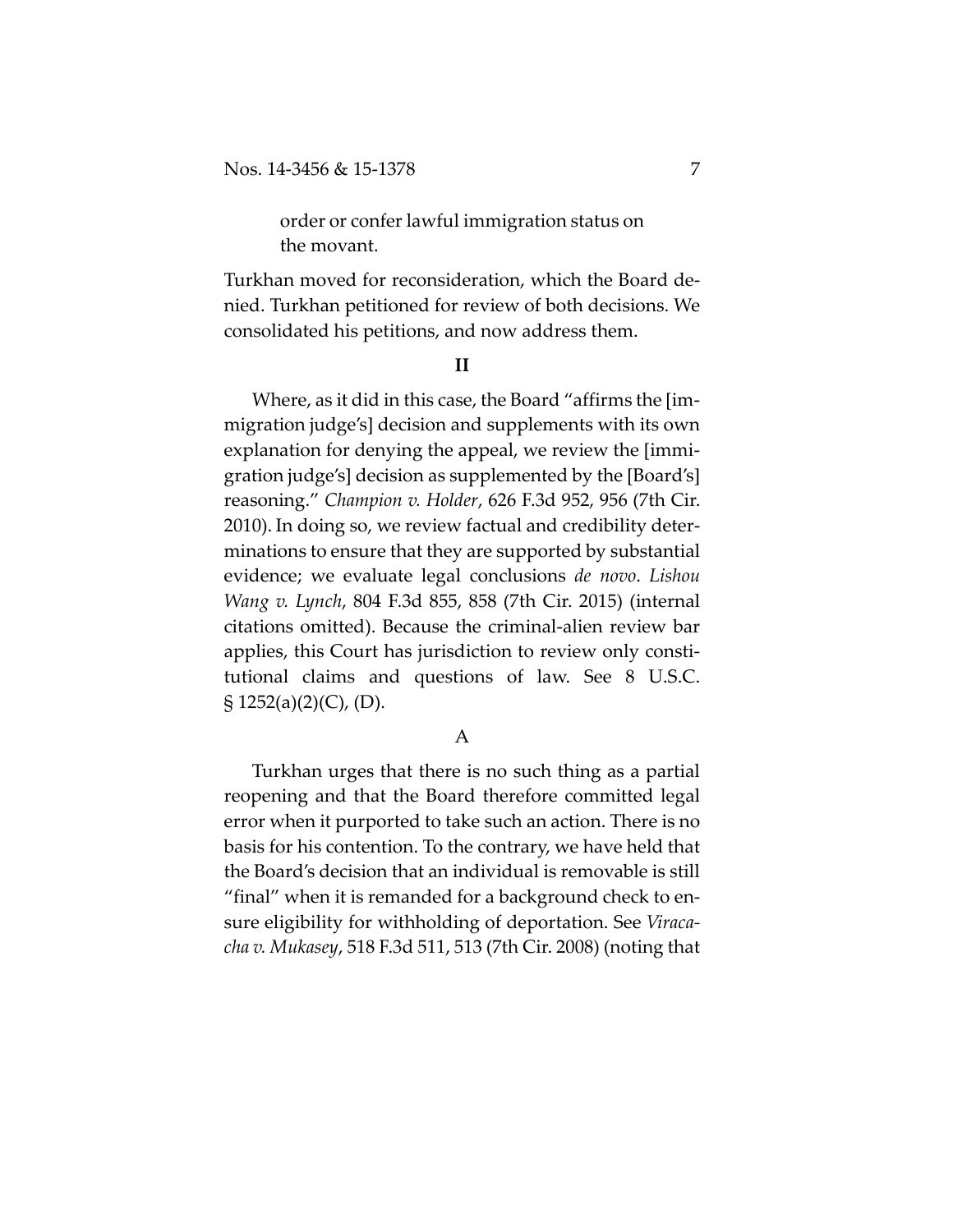a "final order of removal" is an "order of the agency 'concluding that the alien is deportable or ordering deportation'" (quoting 8 U.S.C. § 1101(a)(47)(A)).

The same logic applies here. An "order withholding removal"—of which an order based on the CAT is one— "supposes that the alien is 'removable.'" *Id*. at 514 (citing *Guevara v. Gonzales*, 472 F.3d 972, 976 (7th Cir. 2007)). The Board has long held that when an order reopening proceedings is granted because "a new question has arisen that requires a hearing," that order "is an interlocutory order allowing for such a hearing and does not dispose of the merits of the application for relief from deportation." *In Re M-S-*, 22 I. & N., Dec. 349, 354 (BIA 1998) (internal citations omitted). There is no reason to doubt that the Board may use such a procedure. See generally *Auer v. Robbins*, 519 U.S. 452, 461 (1997) (formal agency interpretations of own regulations are "controlling unless 'plainly erroneous or inconsistent with the regulation'" (citation omitted)). The Board's interpretation of the relevant regulations is entirely reasonable. See 8 C.F.R. §§ 1003.2(c)(3)(ii)(excepting certain applications for withholding of deportation based on changed country conditions from ordinary motion-to-reopen time and numerical limitations),  $\S$  1003.23(b)(3)–(4) (same for CAT, differentiating conditions for granting motions to reopen based on relief sought).

Turkhan points to a number of our cases, which he reads as rejecting the Board's reasoning in *In re M-S-*. He is mistaken. True, *Orichitch v. Gonzales* held that "the grant of a motion to reopen vacates the previous order of deportation or removal and reinstates the previously terminated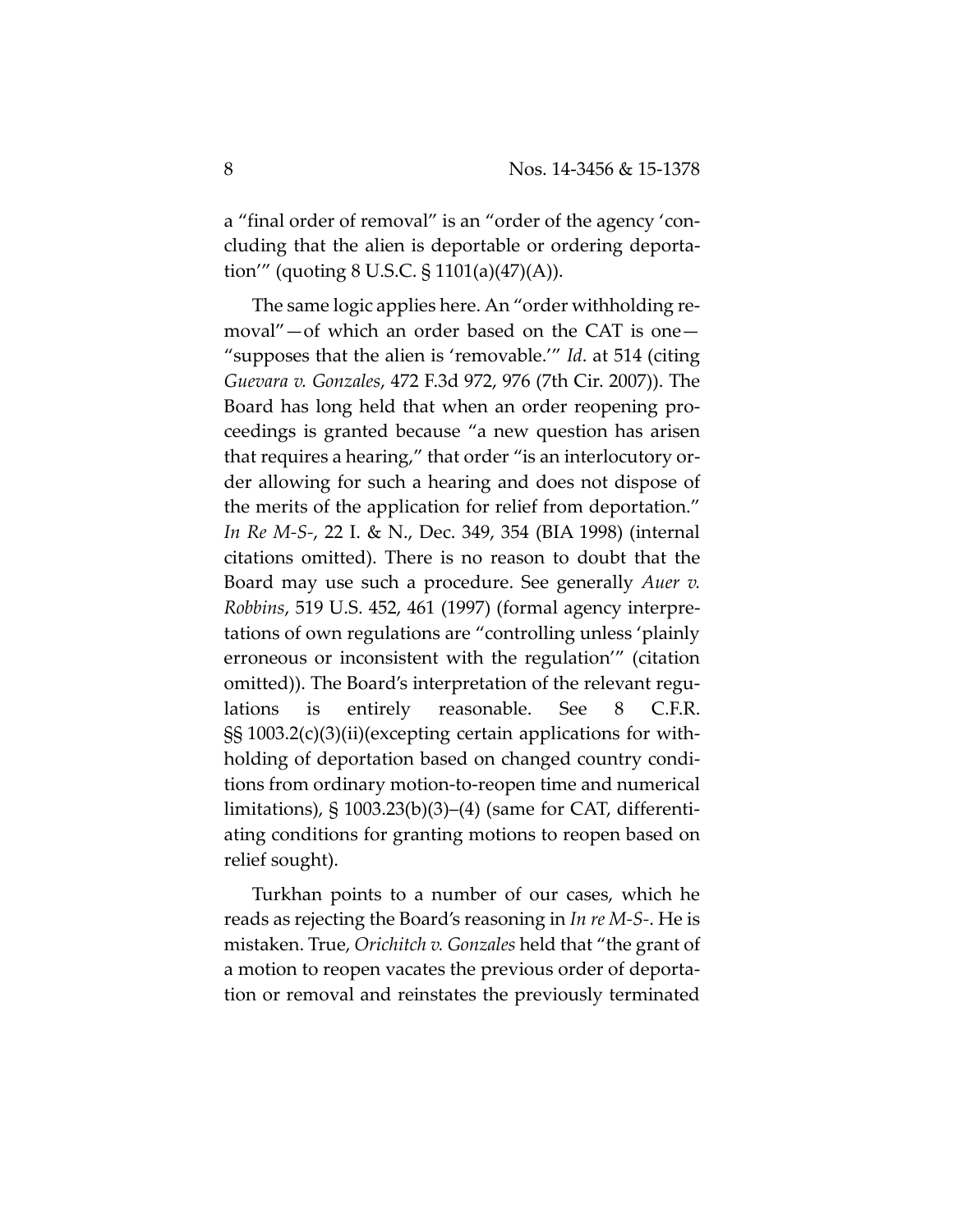immigration proceedings." 421 F.3d 595, 598 (7th Cir. 2005) (quoting *Bronisz v. Ashcroft*, 378 F.3d 632, 637 (7th Cir. 2004)). But *Orichitch* involved an order to reopen the immigrant's removal proceedings themselves, not a separate ground for withholding removal. *Id*. at 597. *Bronisz* dealt with the distinct question whether the grant of a motion to reopen is part of the original immigration proceedings, or constitutes the commencement of a new proceeding. See 378 F.3d at 636–37.

The dicta Turkhan cites from *Fedorca v. Perryman* simply contemplates the situation we confronted in *Orichitch*—a motion to reopen the removal proceedings as a whole. 197 F.3d 236, 240 (7th Cir. 1999) ("If Fedorca's motion to reopen his deportation proceedings had been successful … it would have abrogated the 1995 deportation order."). None of these cases says that if the Board wants to remand, it faces an "all or nothing" choice.

Turkhan also asserts that the "Department of Homeland Security agreed that [he] was a permanent resident after the 2007 reopening and remand by issuing him a new permanent resident card in 2014." But that is misleading. About seven months after he received that card, U.S. Citizenship and Immigration Services notified him that he had received it in error and that his status had not changed. Turkhan's argument on this point is not clear, but to the extent he is arguing estoppel, he does not come close to meeting its elements. See *United States v. Anaya-Aguirre*, 704 F.3d 514, 520 (7th Cir. 2013) ("When a party seeks to estop the government, the party must also show that the government committed affirmative misconduct, which requires 'more than mere negligence.'" (citation omitted)).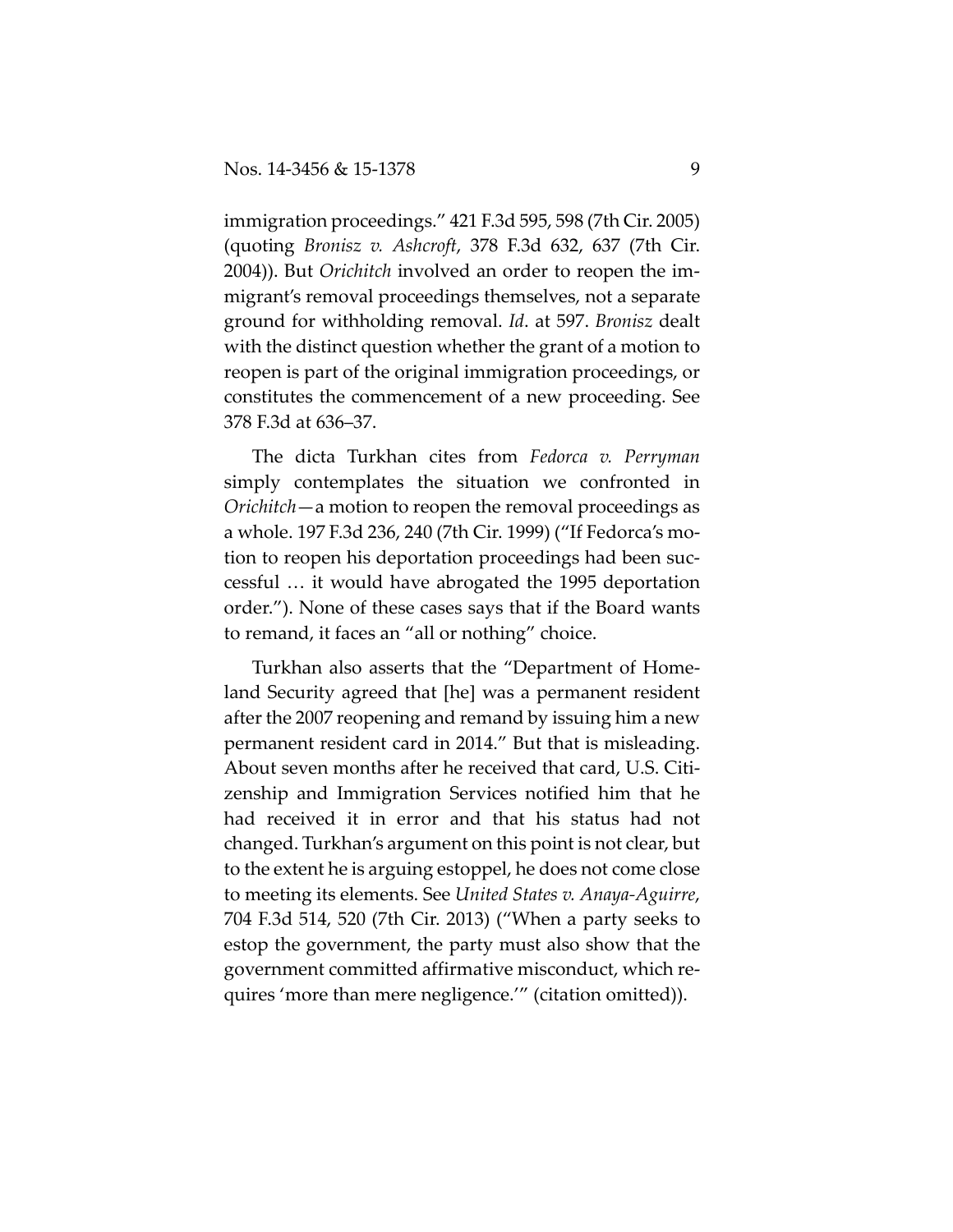Turkhan repeatedly refers to *St. Cyr* and the fact that he is eligible for section 212(c) relief. But eligibility is not the problem. The issue is whether the Board must exercise its discretion to reopen his section 212(c) application, even though it is number-barred. Having lived within the law for the 11 years before and the 26 years since his conviction, Turkhan would be a prime candidate for that discretion if it were exercised. But the government has elected to oppose reopening, and there is no legal basis for forcing the Board to take this step.

Finally, Turkhan contends that because the Board did not consider *Orichitch*, it erred in denying his motion to reconsider. "While the BIA need not 'write an exegesis on every contention,' its opinion must reflect that 'it has heard and thought and not merely reacted.'" *Akinyemi v. INS*, 969 F.2d 285, 289 (7th Cir. 1992) (quoting *Becerra–Jimenez v. INS*, 829 F.2d 996, 1000 (10th Cir. 1987)). The Board laid out its reasoning in its October 16, 2014 order. Turkhan repeated arguments he has made before, but he did not identify any error of law or fact, or any argument that the Board overlooked. We find no legal error in the Board's denial of Turkhan's motion to reconsider.

B

Turkhan also contends that the conduct of his section 212(c) proceedings violated the procedural due process rights guaranteed to him by the Fifth Amendment to the U.S. Constitution. This argument hits a stumbling block straight out of the gate: non-citizens "have a Fifth Amendment right to due process in some immigration proceedings, but not in those that are discretionary." *Champion*, 626 F.3d at 957. The section 212(c) waiver was a discretionary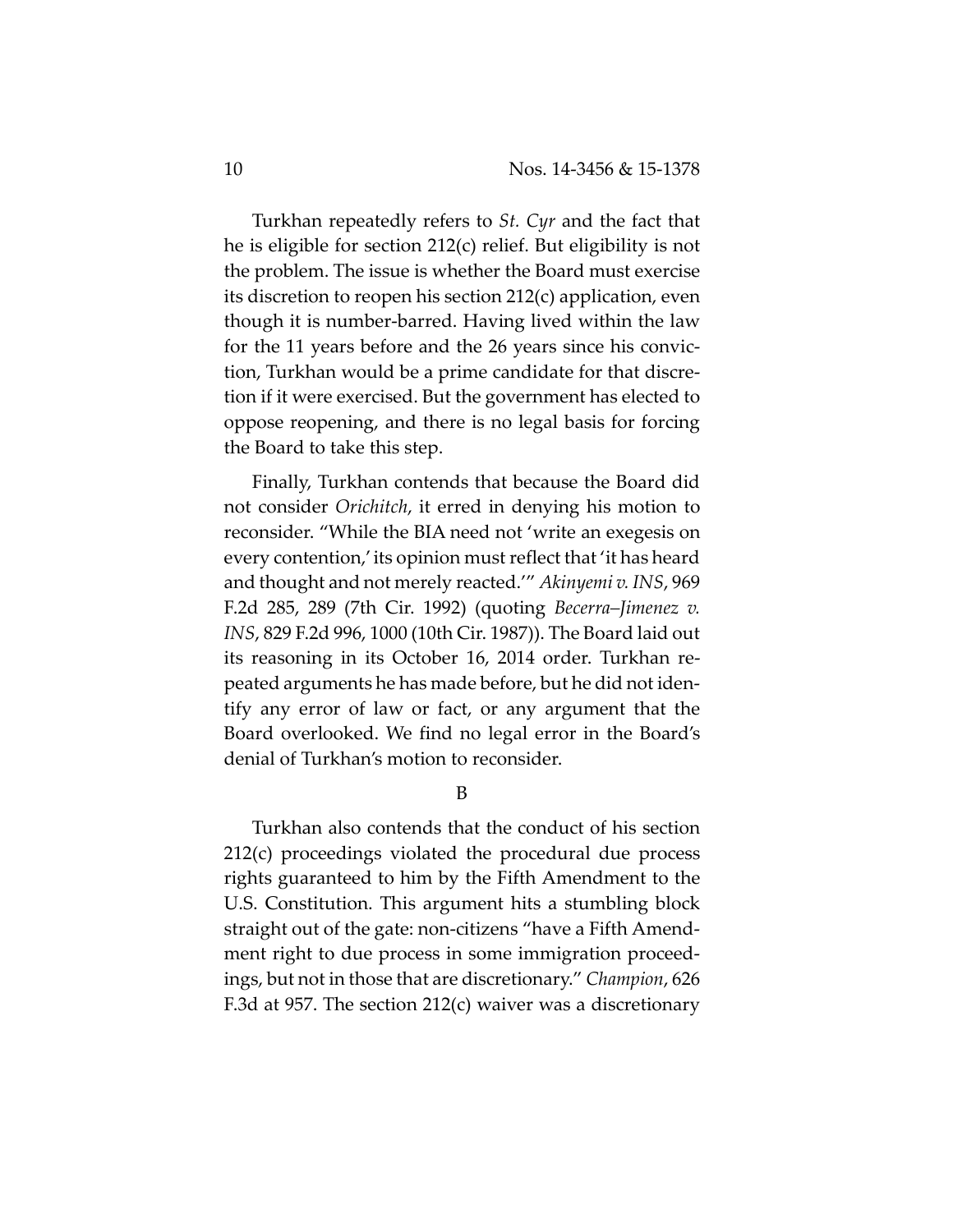benefit and is therefore governed by this rule. See *Bakarian v. Mukasey*, 541 F.3d 775, 784 (7th Cir. 2008). Because Turkhan's section 212(c) proceeding did not adjudicate a right protected by procedural due process, the hearing by definition did not violate due process requirements.

All this said, Turkhan's experience is troubling. As the immigration judge who granted Turkhan relief under CAT and denied it under section 212(c) noted, Turkhan's is "an unusual case." It has been pending for roughly 23 years. The immigration judge opined that "[t]he record clearly shows that [Turkhan] ha[s] been rehabilitated for the offense [he] … committed" 26 years ago. Turkhan has no family in Iraq. To the contrary, all his family is here, and lawfully so. "Family unity" is "one of the principal goals of the [U.S. immigration] statutory and regulatory apparatus." *Fornalik v. Perryman*, 223 F.3d 523, 525 (7th Cir. 2000). Finally, Turkhan is 56 years old; he has not set foot in Iraq since he left that country more than 37 years ago, at the age of 19.

The government has continued to pursue this case vigorously despite the fact that, several years ago, it announced a policy of not seeking mandatory punishment against certain low-level, nonviolent drug offenders such as Turkhan. See Memorandum from Attorney General Eric Holder to the United States Attorneys and Assistant Attorney for the Criminal Division (Aug. 12, 2013). Perhaps if the Department allows Turkhan another chance to apply for discretionary relief, things might turn out differently. Perhaps, unlike 23 years ago, Turkhan's lawyer might not inadvertently fail to secure an interpreter, and Turkhan's sister and mother will be able to testify on his